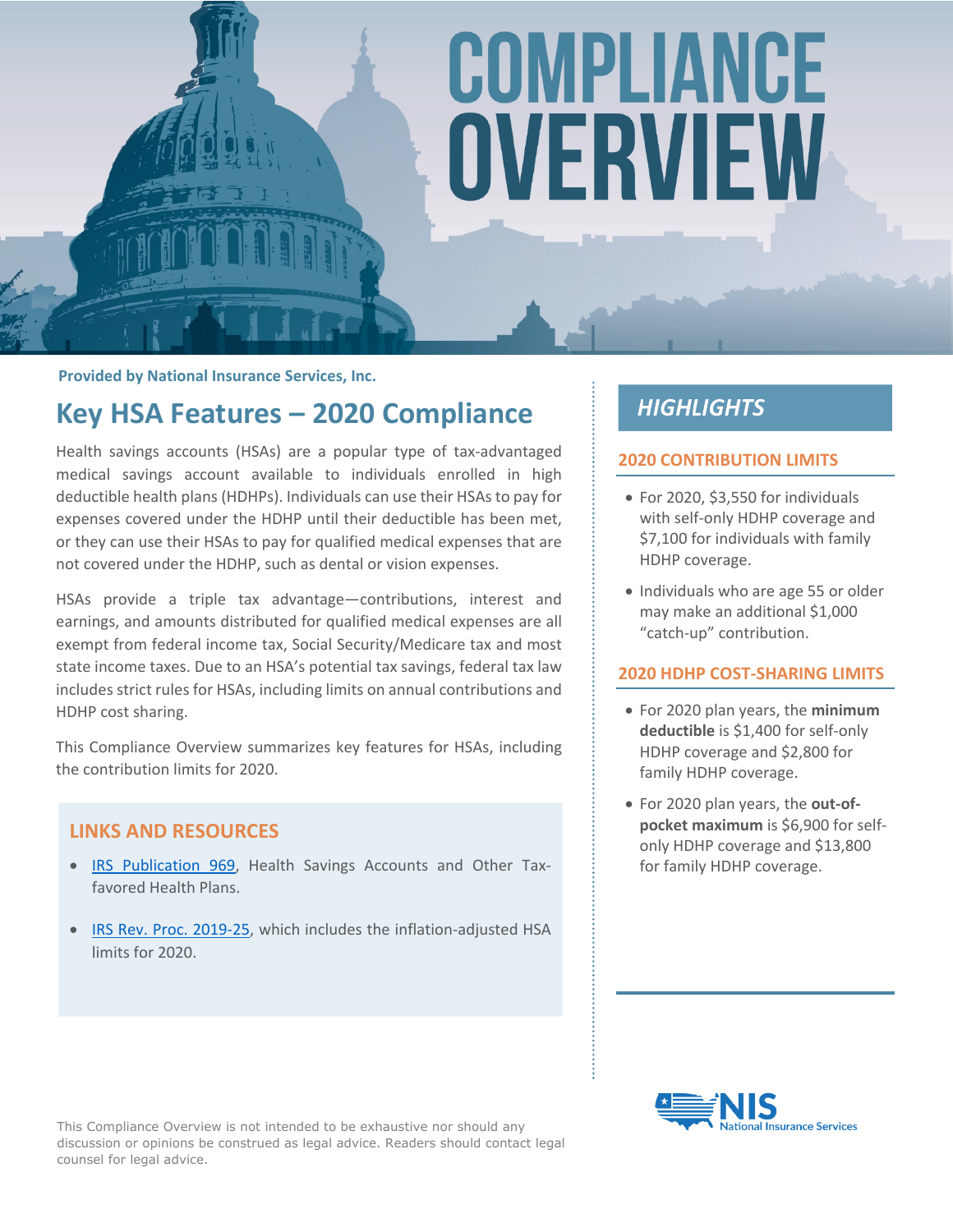# **COMPLIANCE OVERVIEW**

2

### **HSA KEY FEATURES**

| <b>OVERVIEW</b>                                                 |                                                                                                                                                                                                                                                                                                                                                                                                                                                                                                                                                                                                                                                                                                                                          |  |
|-----------------------------------------------------------------|------------------------------------------------------------------------------------------------------------------------------------------------------------------------------------------------------------------------------------------------------------------------------------------------------------------------------------------------------------------------------------------------------------------------------------------------------------------------------------------------------------------------------------------------------------------------------------------------------------------------------------------------------------------------------------------------------------------------------------------|--|
| <b>Account</b><br><b>Description</b>                            | Tax-exempt trust or custodial account established by an eligible individual to pay for qualified<br>medical expenses.                                                                                                                                                                                                                                                                                                                                                                                                                                                                                                                                                                                                                    |  |
| Important<br><b>Reminders for</b><br>2020                       | New annual limits on contributions apply. Also, the maximum out-of-pocket expense limit and<br>minimum deductible amount for HDHPs increase for plan years beginning on or after Jan. 1,<br>2020.                                                                                                                                                                                                                                                                                                                                                                                                                                                                                                                                        |  |
| <b>Potential Tax</b><br><b>Benefits for</b><br><b>Employees</b> | • Employee contributions are either tax-deductible or pre-tax (if made by salary reduction).<br>• Employer contributions are excluded from gross income and are generally not subject to<br>employment taxes.<br>• Interest or earnings on amounts in an HSA are not includable in gross income while held in<br>the HSA.<br>• Tax-free distributions to pay for qualified medical expenses.                                                                                                                                                                                                                                                                                                                                             |  |
| <b>EMPLOYEE ELIGIBILITY</b>                                     |                                                                                                                                                                                                                                                                                                                                                                                                                                                                                                                                                                                                                                                                                                                                          |  |
| <b>Who May</b><br>Participate                                   | An individual is eligible to establish and contribute to an HSA if he or she:<br>• Is covered under an HDHP;<br>• Is not covered by any other health plan that is not an HDHP (including coverage in a<br>general-purpose health FSA solely as a result of unused carry-over amounts from the<br>prior year), except for certain limited types of coverage;<br>• Is not enrolled in Medicare; and<br>• May not be claimed as a dependent on another person's income tax return.                                                                                                                                                                                                                                                          |  |
| <b>HDHP Coverage</b><br><b>Required</b>                         | HDHP coverage is required. For 2020, the minimum annual deductible is \$1,400 for self-only<br>coverage or \$2,800 for family coverage. The maximum deductible and other out-of-pocket<br>expenses (excluding premiums) is \$6,900 for self-only coverage or \$13,800 for family coverage.<br>Non-grandfathered HDHPs must also apply the self-only cost-sharing limit for coverage of<br>essential health benefits provided in network (\$8,150 in 2020) to each individual covered under<br>the plan, even if this amount is below the family deductible limit.<br>Note: A health plan that provides certain preventive health services without a deductible, as<br>required by the Affordable Care Act, may still qualify as an HDHP. |  |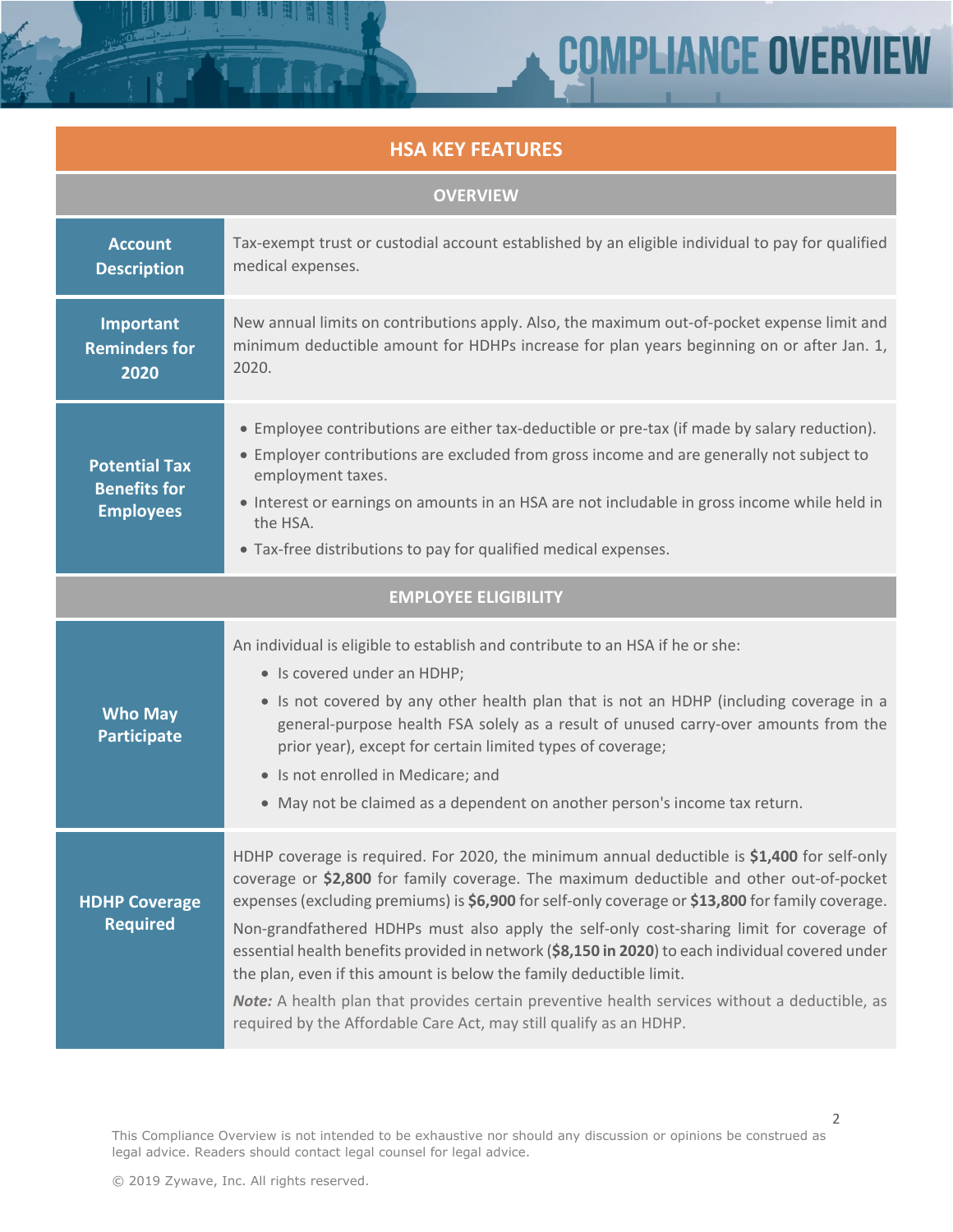**COMPLIANCE OVERVIEW** 

| <b>CONTRIBUTIONS</b>                                             |                                                                                                                                                                                                                                                                                                                                                                                                                                                                                                                                    |
|------------------------------------------------------------------|------------------------------------------------------------------------------------------------------------------------------------------------------------------------------------------------------------------------------------------------------------------------------------------------------------------------------------------------------------------------------------------------------------------------------------------------------------------------------------------------------------------------------------|
| <b>Who May</b><br><b>Contribute</b>                              | The employee, the employer, or both may contribute (family members or any other person<br>may also contribute).                                                                                                                                                                                                                                                                                                                                                                                                                    |
| <b>Pre-tax Employee</b><br><b>Contribution</b><br><b>Allowed</b> | Yes, contributions can be made through employee salary reductions under a cafeteria plan.                                                                                                                                                                                                                                                                                                                                                                                                                                          |
| <b>Limit on</b><br><b>Contributions</b>                          | Yes, there are limits on how much can be contributed to an HSA each year. For 2020, the<br>maximum contribution is \$3,550 for self-only coverage or \$7,100 for family coverage. The limit<br>is increased by \$1,000 for eligible individuals age 55 or older at the end of the tax year.                                                                                                                                                                                                                                        |
| <b>Employer</b><br><b>Participation</b>                          | Employer contributions made through a cafeteria plan are subject to the Section 125<br>nondiscrimination requirements. All other employer contributions are subject to the<br>"comparability rules," meaning that the employer must make comparable contributions to all<br>comparable participating employees' HSAs.                                                                                                                                                                                                              |
| <b>DISTRIBUTIONS</b>                                             |                                                                                                                                                                                                                                                                                                                                                                                                                                                                                                                                    |
| <b>Distributions</b><br><b>Allowed</b>                           | Distributions used exclusively to pay for qualified medical expenses of the employee and his or<br>her spouse and dependents are tax-free.<br>Any distribution amount not used exclusively to pay for qualified medical expenses is included<br>in the employee's gross income and may be subject to an additional 20 percent tax.                                                                                                                                                                                                 |
|                                                                  | Note: Employees who cover dependents to age 26 under an HDHP may not use HSA funds for<br>reimbursement on a tax-free basis for an adult child's medical expenses, unless the adult child<br>qualifies as a tax dependent of the employee.                                                                                                                                                                                                                                                                                         |
| <b>Timing of</b><br><b>Distributions</b>                         | An employee may receive distributions from an HSA at any time for qualified medical expenses<br>not reimbursed by the HDHP; however, expenses incurred before an HSA is established are not<br>considered qualified medical expenses.<br>Employees do not need to meet the HSA eligibility criteria in order to receive a tax-free<br>distribution from their HSAs. Also, an employee's spouse and dependents do not have to be<br>HSA-eligible in order to have their qualifying medical expenses reimbursed on a tax-free basis. |
| <b>Qualified Medical</b><br><b>Expenses</b>                      | Generally, qualified medical expenses are those expenses paid for "medical care" as defined in<br>Internal Revenue Code Section 213(d). Health insurance premiums are generally not<br>considered qualified medical expenses for HSA purposes, unless the premiums are for:                                                                                                                                                                                                                                                        |

This Compliance Overview is not intended to be exhaustive nor should any discussion or opinions be construed as legal advice. Readers should contact legal counsel for legal advice.